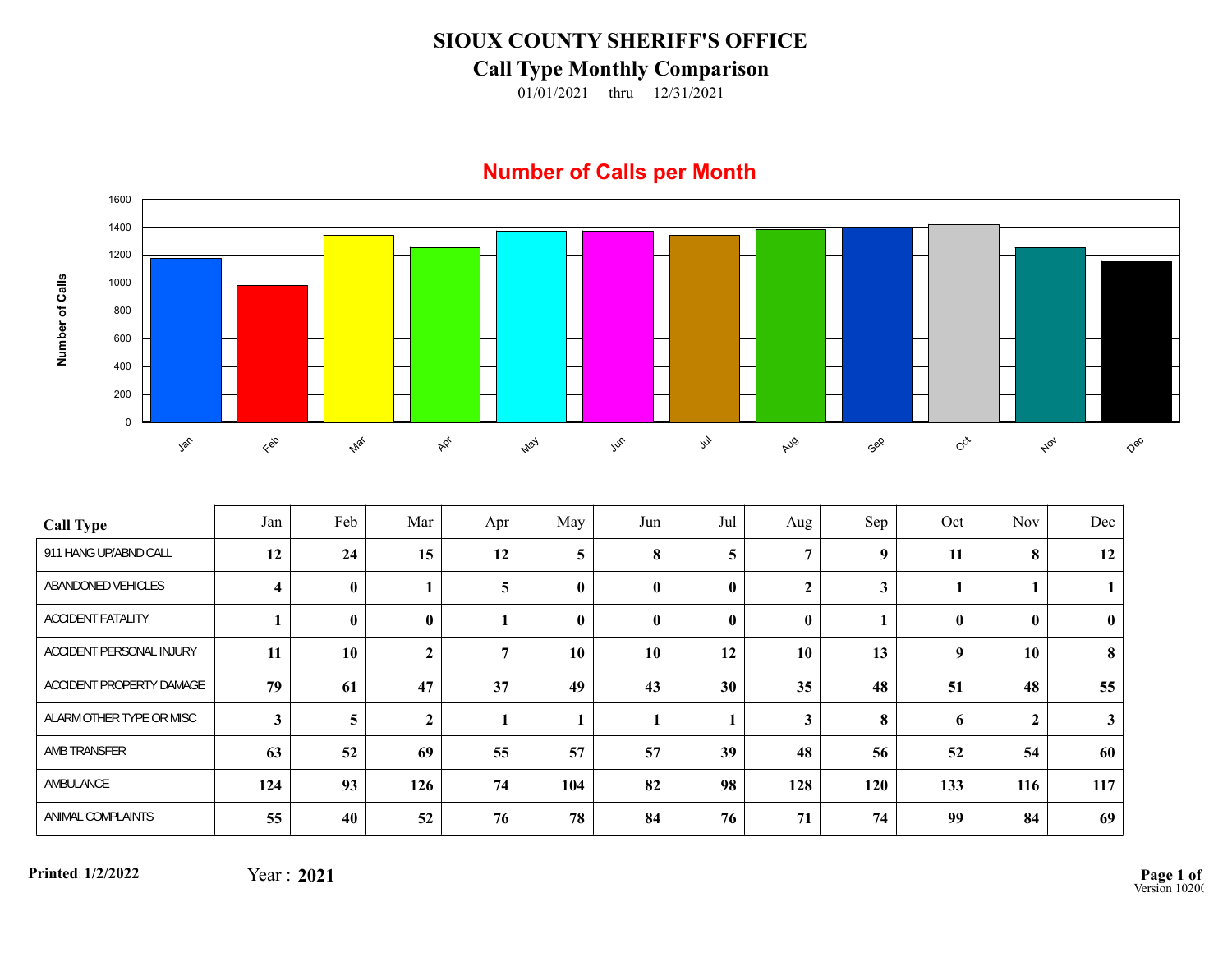| Total |
|-------|
| 128   |
| 18    |
| 3     |
| 112   |
| 583   |
| 36    |
| 662   |
| 1,315 |
| 858   |
|       |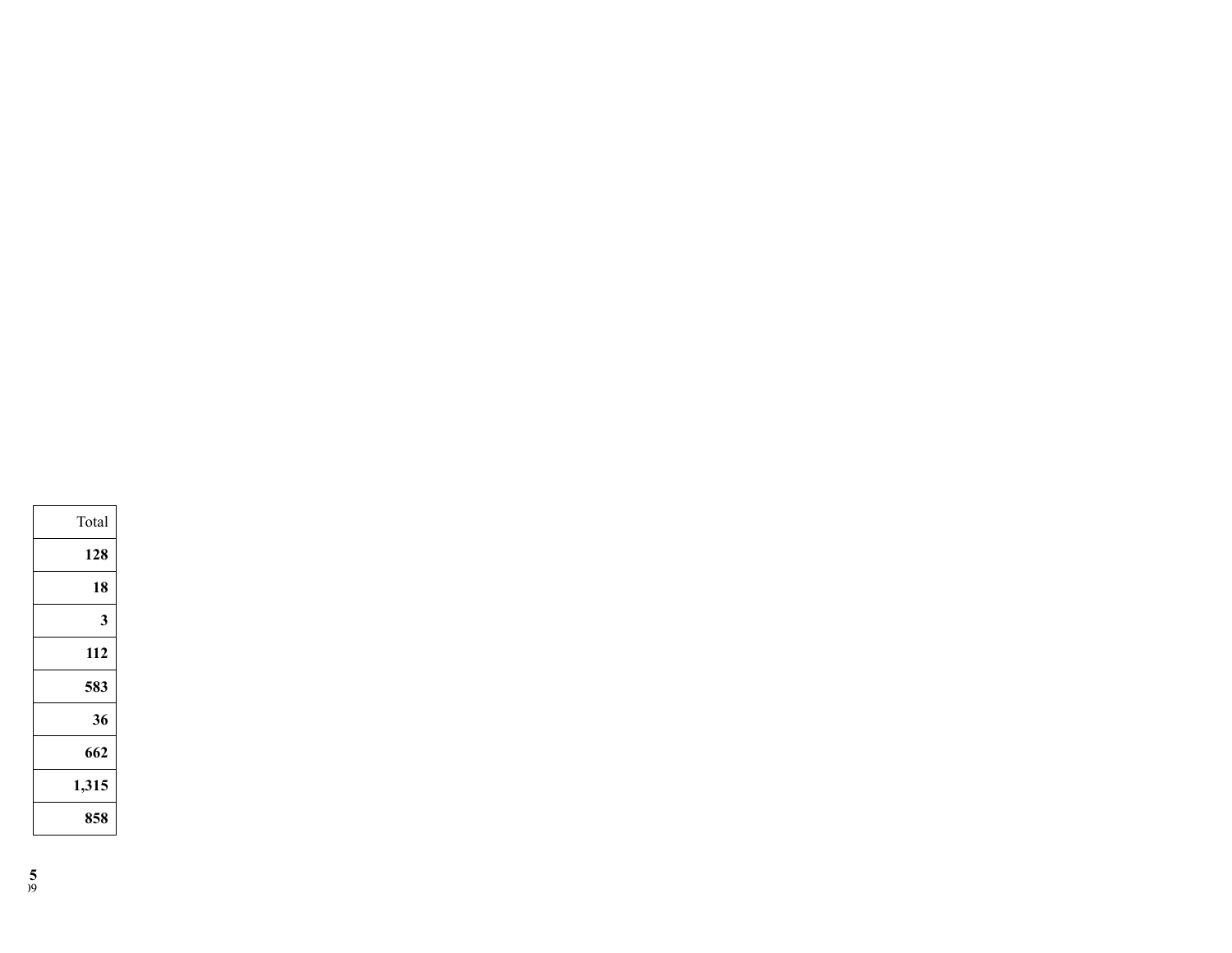|                             | Jan                     | Feb                     | Mar                     | Apr                     | May              | Jun              | Jul              | Aug                     | Sep                     | Oct                     | Nov              | Dec                     |
|-----------------------------|-------------------------|-------------------------|-------------------------|-------------------------|------------------|------------------|------------------|-------------------------|-------------------------|-------------------------|------------------|-------------------------|
| ASSAULT - REPORT ONLY       | $\boldsymbol{2}$        | $\overline{\mathbf{4}}$ | $\mathbf{3}$            | $\overline{7}$          | 3                | $\overline{7}$   | $\overline{2}$   | $\overline{\mathbf{4}}$ | $\mathbf{3}$            | $\overline{2}$          | $\mathbf{2}$     | $\mathbf{1}$            |
| ASSAULT IN PROGRESS         | $\bf{0}$                | $\bf{0}$                | $\mathbf{1}$            | $\overline{2}$          | $\bf{0}$         | $\boldsymbol{2}$ | $\bf{0}$         | $\mathbf{3}$            | 1                       | $\bf{0}$                | $\bf{0}$         | $\bf{0}$                |
| ASSAULT IN PROGRESS W/INJUI | $\mathbf{1}$            | $\bf{0}$                | $\bf{0}$                | $\pmb{0}$               | $\bf{0}$         | $\bf{0}$         | $\bf{0}$         | $\bf{0}$                | $\mathbf{1}$            | $\bf{0}$                | $\bf{0}$         | $\bf{0}$                |
| <b>ASSIST</b>               | 27                      | 33                      | 34                      | 16                      | 28               | 36               | 27               | 27                      | 37                      | 28                      | 25               | 25                      |
| ATTEMPT TO LOCATE           | 14                      | 10                      | 14                      | 12                      | 12               | 16               | 12               | 12                      | 8                       | 11                      | 6                | 12                      |
| <b>BAD CHECK</b>            | $\overline{7}$          | $\mathbf{2}$            | $\mathbf{1}$            | $\bf{0}$                | 1                | $\bf{0}$         | $\bf{0}$         | $\mathbf{1}$            | $\bf{0}$                | $\mathbf{1}$            | $\mathbf{1}$     | $\mathbf{3}$            |
| <b>BAR CHECKS</b>           | $\pmb{0}$               | $\bf{0}$                | $\bf{0}$                | $\bf{0}$                | $\boldsymbol{0}$ | $\bf{0}$         | 1                | $\bf{0}$                | $\bf{0}$                | $\bf{0}$                | $\bf{0}$         | $\pmb{0}$               |
| BURGLARY - REPORT ONLY      | 1                       | 1                       | $\overline{7}$          | $\overline{2}$          | 3                | 3                | $\bf{0}$         | $\overline{\mathbf{4}}$ | $\mathbf{2}$            | $\boldsymbol{2}$        | $\bf{0}$         | $\mathbf{1}$            |
| <b>BURGLARY ALARM</b>       | 10                      | 23                      | 18                      | $\overline{\mathbf{4}}$ | 12               | $\boldsymbol{9}$ | 18               | 11                      | 16                      | 24                      | 14               | 25                      |
| <b>BURGLARY IN PROGRESS</b> | $\pmb{0}$               | $\bf{0}$                | $\mathbf{1}$            | $\mathbf{1}$            | $\bf{0}$         | $\bf{0}$         | $\bf{0}$         | $\bf{0}$                | $\bf{0}$                | $\overline{2}$          | $\bf{0}$         | $\bf{0}$                |
| CHILD ABUSE                 | $\bf{0}$                | $\bf{0}$                | $\mathbf{1}$            | $\bf{0}$                | 1                | $\bf{0}$         | $\bf{0}$         | $\bf{0}$                | $\mathbf{3}$            | $\bf{0}$                | $\bf{0}$         | $\boldsymbol{2}$        |
| CIVIL DISPUTES              | 12                      | $\boldsymbol{2}$        | $\boldsymbol{9}$        | 12                      | $\boldsymbol{9}$ | 13               | 18               | 8                       | 13                      | 19                      | $\overline{7}$   | $\boldsymbol{9}$        |
| CONTROLLED BURN             | 8                       | 8                       | 17                      | 66                      | 23               | 12               | $\overline{7}$   | 6                       | $\overline{\mathbf{4}}$ | 5                       | 16               | 14                      |
| DEATH                       | $\boldsymbol{2}$        | $\boldsymbol{2}$        | $\mathbf{1}$            | $\mathbf{2}$            | $\mathbf{1}$     | $\bf{0}$         | $\overline{2}$   | $\bf{0}$                | $\boldsymbol{2}$        | $\overline{\mathbf{4}}$ | $\mathbf{1}$     | $\mathbf{1}$            |
| DISABLED VEHICLE            | 47                      | 48                      | 36                      | 36                      | 48               | 44               | 35               | 44                      | 47                      | 45                      | 46               | 31                      |
| DISORDERLY CONDUCT          | $\mathbf{1}$            | $\overline{\mathbf{4}}$ | $\boldsymbol{2}$        | $\mathbf{1}$            | $\mathbf{1}$     | $\bf{0}$         | $\mathbf{1}$     | $\mathbf{1}$            | $\mathbf{3}$            | $\mathbf{1}$            | $\boldsymbol{2}$ | $\boldsymbol{2}$        |
| DISTURBANCE                 | 10                      | $\overline{7}$          | $\boldsymbol{9}$        | $\overline{7}$          | 15               | $\boldsymbol{9}$ | 12               | 8                       | $\boldsymbol{9}$        | 9                       | 6                | $\overline{\mathbf{4}}$ |
| DIVE TEAM CALL AND TRAINING | $\bf{0}$                | $\bf{0}$                | $\bf{0}$                | $\pmb{0}$               | $\mathbf{2}$     | $\boldsymbol{2}$ | $\boldsymbol{2}$ | $\mathbf{2}$            | $\bf{0}$                | $\bf{0}$                | $\bf{0}$         | $\pmb{0}$               |
| DOMESTIC - REPORT ONLY      | 24                      | 18                      | 36                      | 16                      | 24               | 31               | 26               | 27                      | 19                      | 32                      | 24               | 15                      |
| DOMESTIC IN PROGRESS        | $\overline{\mathbf{4}}$ | $\overline{\mathbf{4}}$ | $\overline{\mathbf{4}}$ | $\boldsymbol{9}$        | 8                | 4                | 12               | 13                      | 8                       | 12                      | 12               | 12                      |
| DRE REQUESTS                | $\boldsymbol{2}$        | $\mathbf{1}$            | $\mathbf{2}$            | $\boldsymbol{2}$        | $\mathbf{3}$     | $\boldsymbol{2}$ | $\overline{2}$   | $\boldsymbol{2}$        | $\mathbf{1}$            | $\boldsymbol{2}$        | $\bf{0}$         | $\boldsymbol{0}$        |
| DRUG VIOLATIONS             | $\mathbf{3}$            | 5                       | 11                      | $\overline{7}$          | $\mathbf{1}$     | $\boldsymbol{2}$ | 1                | $\overline{\mathbf{4}}$ | 6                       | 15                      | 13               | $\boldsymbol{2}$        |
| ERRATIC DRIVING COMPLAINT   | 24                      | 17                      | 35                      | 37                      | 36               | 45               | 46               | 35                      | 40                      | 33                      | 25               | 24                      |
| ESCORT                      | 6                       | $\overline{7}$          | $\bf{8}$                | $5\overline{)}$         | 5                | $\boldsymbol{7}$ | $5\overline{)}$  | $\mathbf{3}$            | 6                       | 6                       | $\boldsymbol{9}$ | $5\phantom{.0}$         |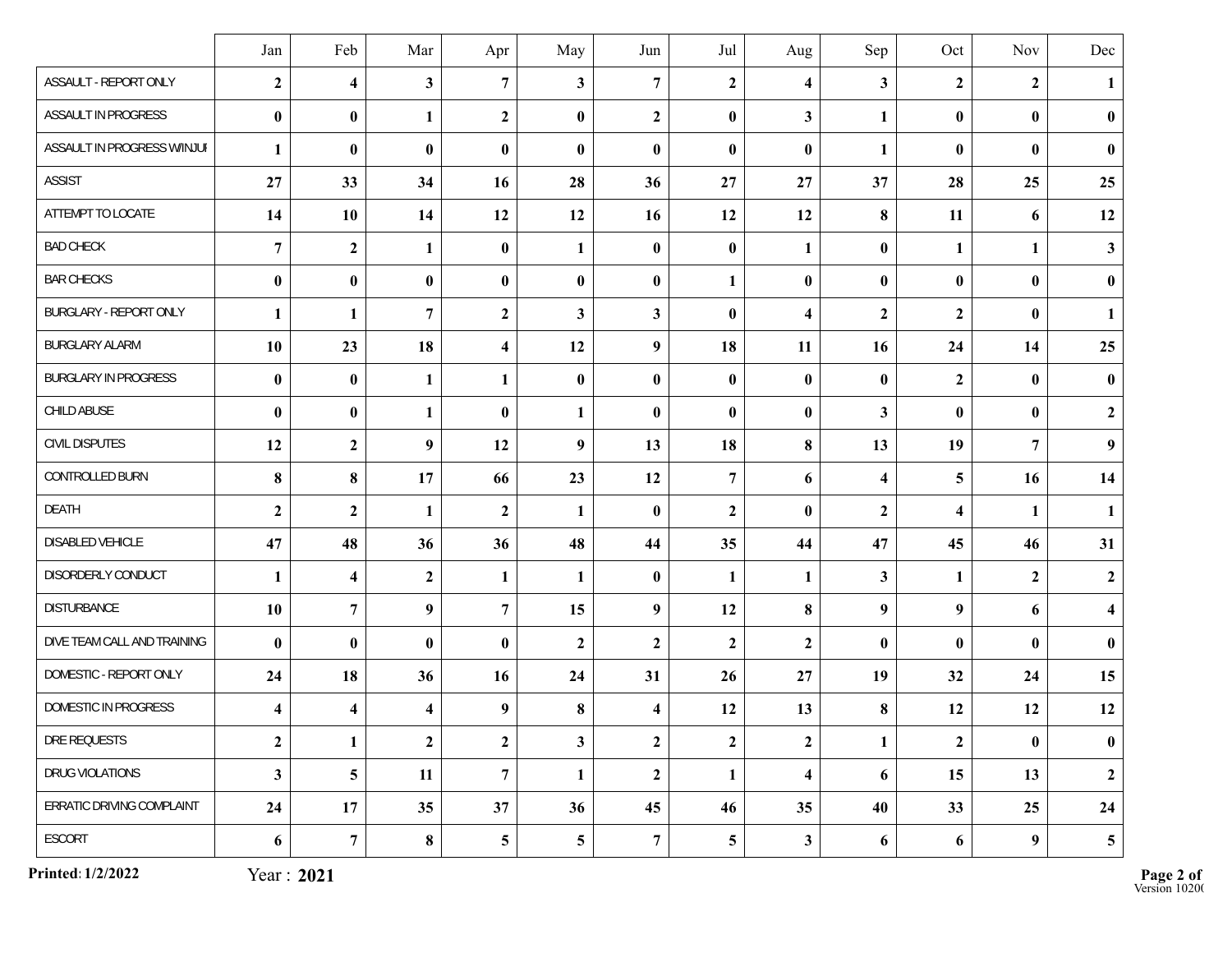| Total                   |
|-------------------------|
| 40                      |
| 9                       |
| $\overline{2}$          |
| 343                     |
| 139                     |
| 17                      |
| $\mathbf{1}$            |
| 26                      |
| 184                     |
| $\overline{\mathbf{4}}$ |
| 7                       |
| 131                     |
| 186                     |
| 18                      |
| 507                     |
| 19                      |
| 105                     |
| 8                       |
| 292                     |
| 102                     |
| 19                      |
| 70                      |
| 397                     |
| 72                      |
|                         |

**5**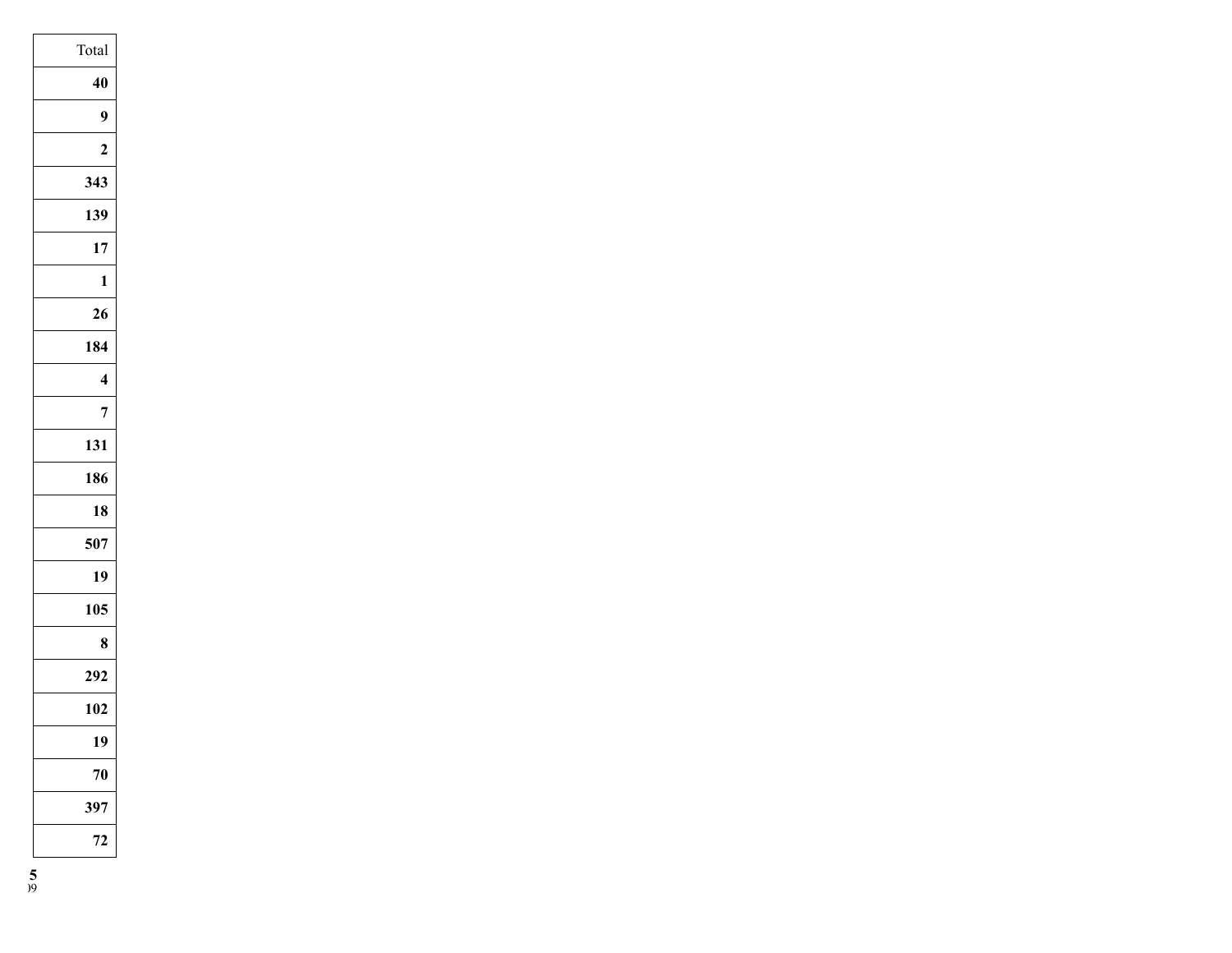|                              | Jan                     | Feb                     | Mar                     | Apr                     | May                     | Jun              | Jul              | Aug                     | Sep              | Oct                     | Nov                     | Dec                     |
|------------------------------|-------------------------|-------------------------|-------------------------|-------------------------|-------------------------|------------------|------------------|-------------------------|------------------|-------------------------|-------------------------|-------------------------|
| FARM, HOUSE WATCH            | $\mathbf{1}$            | 1                       | $\mathbf{1}$            | $\bf{0}$                | $\mathbf{2}$            | $\bf{0}$         | $\overline{2}$   | $\bf{0}$                | $\bf{0}$         | $\bf{0}$                | $\bf{0}$                | $\pmb{0}$               |
| <b>FIRE ALARMS</b>           | 9                       | 13                      | $\overline{7}$          | 10                      | 10                      | 10               | 17               | 17                      | 16               | 12                      | 13                      | 11                      |
| FIRE-GENERAL                 | $\overline{\mathbf{4}}$ | 9                       | 14                      | 20                      | 13                      | 17               | 8                | 11                      | 6                | 12                      | 18                      | 18                      |
| FORGERY / CNTFEITING         | $\bf{0}$                | $\bf{0}$                | $\bf{0}$                | $\bf{0}$                | $\bf{0}$                | $\bf{0}$         | $\bf{0}$         | $\bf{0}$                | $\bf{0}$         | $\overline{2}$          | $\bf{0}$                | $\bf{0}$                |
| FOUND PROPERTY               | $\bf{0}$                | $\overline{\mathbf{3}}$ | $\overline{\mathbf{4}}$ | 10                      | $\overline{\mathbf{4}}$ | $\overline{7}$   | 12               | $\overline{\mathbf{4}}$ | 5                | 10                      | $\mathbf{3}$            | $\mathbf{3}$            |
| FRAUDULENT PRACTICES         | 10                      | 17                      | 18                      | 12                      | 12                      | 13               | 11               | 15                      | 11               | 15                      | 19                      | $\overline{7}$          |
| <b>GENERAL FIRE RESPONSE</b> | $\mathbf{1}$            | $\bf{0}$                | $\bf{0}$                | $\bf{0}$                | $\boldsymbol{0}$        | $\boldsymbol{0}$ | $\bf{0}$         | $\boldsymbol{0}$        | $\bf{0}$         | $\bf{0}$                | $\bf{0}$                | $\bf{0}$                |
| <b>GRAFFITI COMPLAINT</b>    | $\pmb{0}$               | $\bf{0}$                | $\bf{0}$                | $\bf{0}$                | $\boldsymbol{0}$        | $\bf{0}$         | 1                | $\bf{0}$                | $\pmb{0}$        | $\bf{0}$                | $\bf{0}$                | $\pmb{0}$               |
| HARASSMENT                   | $\overline{7}$          | 12                      | 15                      | 17                      | 14                      | 8                | 14               | 13                      | $\boldsymbol{9}$ | 17                      | 12                      | $\boldsymbol{9}$        |
| HAZMAT INCIDENTS             | 1                       | 1                       | $\mathbf{1}$            | 1                       | 1                       | $\bf{0}$         | $\bf{0}$         | $\mathbf{3}$            | $\mathbf{3}$     | $\mathbf{1}$            | $\boldsymbol{2}$        | $\boldsymbol{2}$        |
| HIT & RUN PER INJURY ACCIDEN | $\bf{0}$                | 1                       | $\bf{0}$                | $\bf{0}$                | 1                       | $\bf{0}$         | 1                | $\bf{0}$                | $\boldsymbol{2}$ | $\bf{0}$                | $\bf{0}$                | $\bf{0}$                |
| HIT & RUN PROP DAMAGE ACCIL  | $\overline{7}$          | 6                       | 6                       | 11                      | $\boldsymbol{9}$        | 10               | $\mathbf{3}$     | 6                       | 12               | $\overline{7}$          | 5                       | $\overline{\mathbf{4}}$ |
| HOLD UP ALARM                | $\mathbf{1}$            | $\mathbf{1}$            | $\mathbf{1}$            | $\bf{0}$                | $\bf{0}$                | $\bf{0}$         | $\bf{0}$         | $\mathbf{1}$            | $\bf{0}$         | $\overline{2}$          | $\bf{0}$                | $\bf{0}$                |
| HUNTING COMPLAINT            | $\bf{0}$                | $\bf{0}$                | $\bf{0}$                | $\bf{0}$                | $\boldsymbol{0}$        | $\bf{0}$         | $\bf{0}$         | $\bf{0}$                | $\mathbf{1}$     | $\overline{2}$          | $\bf{0}$                | $\mathbf{3}$            |
| <b>IDENTITY THEFT</b>        | $\bf{0}$                | $\bf{0}$                | $\bf{8}$                | 6                       | 3                       | 1                | $\boldsymbol{2}$ | $\bf{0}$                | $\boldsymbol{2}$ | $\mathbf{1}$            | $\mathbf{1}$            | $\bf{0}$                |
| <b>INDECENT EXPOSURE</b>     | $\boldsymbol{0}$        | $\bf{0}$                | $\bf{0}$                | $\bf{0}$                | $\boldsymbol{0}$        | $\pmb{0}$        | $\bf{0}$         | $\bf{0}$                | 1                | $\bf{0}$                | $\bf{0}$                | $\bf{0}$                |
| JAIL SEARCH                  | $\bf{0}$                | $\bf{0}$                | $\bf{0}$                | $\bf{0}$                | 3                       | $\bf{0}$         | $\bf{0}$         | $\bf{0}$                | $\bf{0}$         | $\bf{0}$                | $\bf{0}$                | $\mathbf{3}$            |
| <b>JAIL TRANSPORT</b>        | $\bf{0}$                | $\mathbf{1}$            | $\bf{0}$                | $\pmb{0}$               | $\boldsymbol{0}$        | $\boldsymbol{0}$ | $\bf{0}$         | $\bf{0}$                | $\bf{0}$         | $\bf{0}$                | $\boldsymbol{2}$        | $\pmb{0}$               |
| JUVENILE TRANSPORT           | $\bf{0}$                | 1                       | $\bf{0}$                | $\bf{0}$                | $\bf{0}$                | $\bf{0}$         | $\bf{0}$         | $\bf{0}$                | $\bf{0}$         | $\bf{0}$                | $\bf{0}$                | $\bf{0}$                |
| K9 CALL OUTS OR TRAINING     | $\overline{\mathbf{4}}$ | $\overline{\mathbf{4}}$ | 1                       | $\overline{2}$          | $\overline{\mathbf{4}}$ | 5                | 1                | 1                       | 1                | $\overline{7}$          | $\boldsymbol{2}$        | $\overline{\mathbf{4}}$ |
| LIQUOR LAW VIOLATIONS        | 6                       | $\mathbf{2}$            | 10                      | 6                       | $\overline{\mathbf{4}}$ | 6                | 16               | $\mathbf{3}$            | 5                | 10                      | $\overline{\mathbf{4}}$ | $\mathbf{3}$            |
| LITTERING THE HIWAY          | $\mathbf{1}$            | $\bf{0}$                | $\overline{\mathbf{4}}$ | $\mathbf{1}$            | $\boldsymbol{2}$        | $\boldsymbol{2}$ | $\mathbf{2}$     | $\mathbf{2}$            | $\mathbf{1}$     | $\mathbf{3}$            | $\mathbf{1}$            | $\bf{0}$                |
| LOST OR MISSING PROPERTY     | $\mathbf{3}$            | $\bf{0}$                | $\boldsymbol{2}$        | $\overline{\mathbf{4}}$ | 8                       | $\mathbf{3}$     | $\overline{5}$   | $\overline{2}$          | $\mathbf{1}$     | $\overline{\mathbf{4}}$ | $\mathbf{3}$            | $\bf{0}$                |
| MEDICAL-GENERAL              | $\boldsymbol{2}$        | $\mathbf{1}$            | $\overline{7}$          | $\mathbf{2}$            | 5                       | 5                | $\mathbf{2}$     | $\overline{\mathbf{5}}$ | $\mathbf{1}$     | 6                       | $\mathbf{3}$            | 6                       |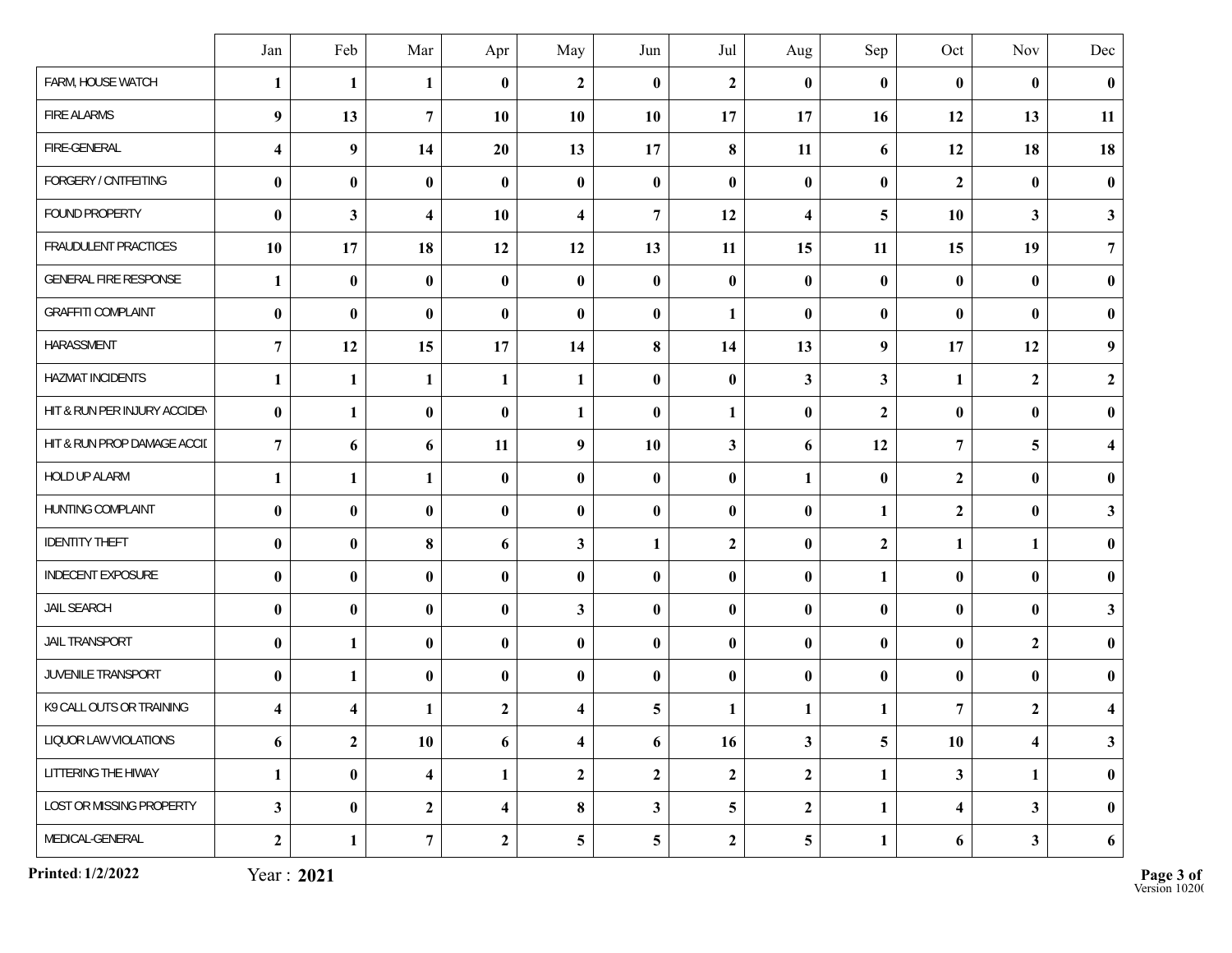| Total          |  |
|----------------|--|
| 7              |  |
| 145            |  |
| 150            |  |
| $\overline{2}$ |  |
| 65             |  |
| 160            |  |
| 1              |  |
| $\mathbf{1}$   |  |
| 147            |  |
| 16             |  |
| 5              |  |
| 86             |  |
| 6              |  |
| 6              |  |
| 24             |  |
| 1              |  |
| 6              |  |
| 3              |  |
| $\mathbf{1}$   |  |
| 36             |  |
| 75             |  |
| 19             |  |
| 35             |  |
| 45             |  |
|                |  |

**5**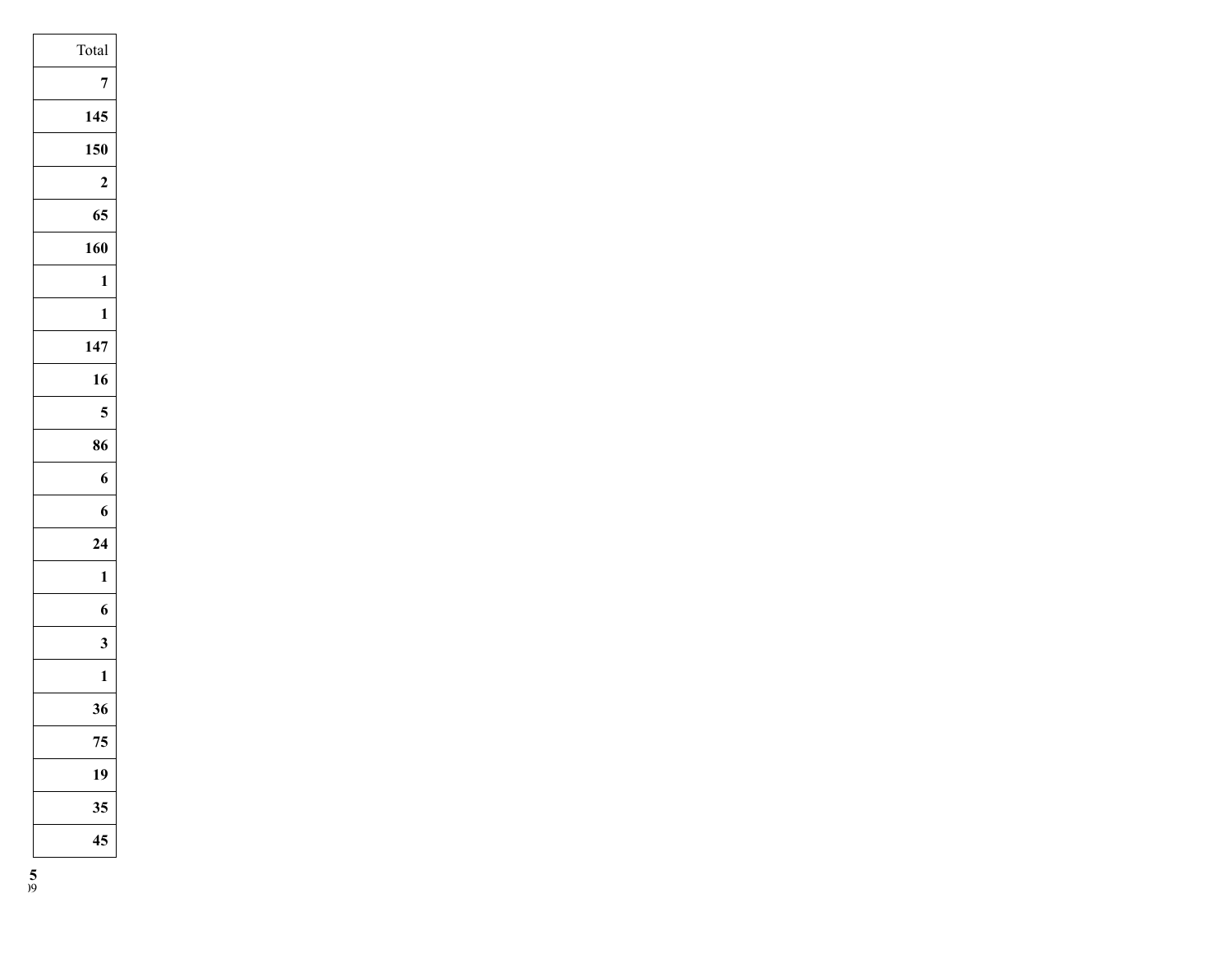|                           | Jan                     | Feb                     | Mar                     | Apr                     | May                     | Jun              | Jul                     | Aug                     | Sep                     | Oct              | Nov                     | Dec                     |
|---------------------------|-------------------------|-------------------------|-------------------------|-------------------------|-------------------------|------------------|-------------------------|-------------------------|-------------------------|------------------|-------------------------|-------------------------|
| <b>MENTAL</b>             | $\mathbf{3}$            | $\overline{\mathbf{3}}$ | $\overline{7}$          | 6                       | 9                       | $\boldsymbol{9}$ | 5                       | 8                       | 6                       | 8                | 10                      | $\overline{\mathbf{5}}$ |
| MISC TRAFFIC VIOLATIONS   | $\mathbf{3}$            | 10                      | 9                       | 16                      | 16                      | 15               | 11                      | 13                      | 18                      | 18               | 18                      | $\mathbf{3}$            |
| MISSING OR LOST PERSON(S) | $\overline{\mathbf{4}}$ | $\mathbf{1}$            | $\overline{\mathbf{4}}$ | 5                       | 8                       | $\boldsymbol{2}$ | $\overline{\mathbf{4}}$ | $\mathbf{3}$            | $\boldsymbol{2}$        | $\overline{2}$   | 5                       | $\mathbf{3}$            |
| MVA UNKOWN INJURIES       | $\bf{0}$                | $\bf{0}$                | $\bf{0}$                | $\bf{0}$                | $\bf{0}$                | $\bf{0}$         | 1                       | $\mathbf{1}$            | $\bf{0}$                | $\mathbf{1}$     | $\bf{0}$                | $\bf{0}$                |
| NIXLE TIP                 | 16                      | 14                      | 14                      | 15                      | 13                      | 21               | 26                      | 24                      | 21                      | 23               | 14                      | 18                      |
| NOISE ORDINANCES          | $\boldsymbol{2}$        | 9                       | $\overline{\mathbf{5}}$ | 15                      | 17                      | 19               | 36                      | 9                       | 12                      | 9                | 13                      | 8                       |
| OPEN DOOR                 | $\bf{0}$                | 1                       | $\mathbf{2}$            | $\overline{\mathbf{4}}$ | 8                       | 10               | 1                       | $\boldsymbol{2}$        | 6                       | $\mathbf{2}$     | $\mathbf{1}$            | $\overline{\mathbf{4}}$ |
| OUT OF COUNTY CALL        | 16                      | 20                      | 27                      | 32                      | 29                      | 41               | 19                      | 18                      | 25                      | 27               | 18                      | 25                      |
| OWI                       | 13                      | 9                       | $\boldsymbol{9}$        | 17                      | 14                      | 10               | 12                      | 6                       | 18                      | $\overline{7}$   | 11                      | 13                      |
| PARKING VIOLATIONS        | 23                      | 11                      | $\bf{8}$                | 11                      | 13                      | 14               | 6                       | 13                      | 5                       | 9                | 34                      | 20                      |
| POWER OUT & WATER LEAKS   | $\boldsymbol{2}$        | $\overline{\mathbf{4}}$ | $\overline{\mathbf{4}}$ | $\overline{2}$          | $\mathbf{2}$            | $\boldsymbol{9}$ | 6                       | $\overline{\mathbf{4}}$ | 1                       | $\overline{2}$   | $\mathbf{1}$            | $\boldsymbol{9}$        |
| PROBLEM WITH INMATE       | $\pmb{0}$               | 3                       | $\bf{0}$                | $\mathbf{1}$            | 1                       | 1                | $\bf{0}$                | $\mathbf{1}$            | $\bf{0}$                | $\boldsymbol{2}$ | $\mathbf{3}$            | $\mathbf{1}$            |
| PURSUIT VEHICLE/PERSON    | $\bf{0}$                | $\bf{0}$                | $\bf{0}$                | $\bf{0}$                | $\bf{0}$                | $\bf{0}$         | $\bf{0}$                | $\mathbf{1}$            | $\bf{0}$                | $\mathbf{1}$     | $\boldsymbol{2}$        | $\bf{0}$                |
| RUNAWAY                   | $\boldsymbol{2}$        | $\mathbf{1}$            | $\bf{0}$                | $\overline{\mathbf{4}}$ | $\mathbf{3}$            | 10               | 6                       | $\boldsymbol{2}$        | 5                       | 6                | $\mathbf{3}$            | $\mathbf{1}$            |
| SCHOOL BUS VIOLATION      | $\mathbf{3}$            | $\mathbf{1}$            | $\bf{0}$                | $\mathbf{1}$            | $\bf{0}$                | $\bf{0}$         | $\bf{0}$                | $\bf{0}$                | $\overline{\mathbf{4}}$ | 4                | $\boldsymbol{4}$        | $\mathbf{3}$            |
| SCHOOL RESOURCE OFFICER C | $\mathbf{1}$            | $\bf{0}$                | $\bf{0}$                | $\mathbf{1}$            | $\mathbf{1}$            | $\bf{0}$         | $\bf{0}$                | $\mathbf{1}$            | 3                       | 4                | $\overline{\mathbf{4}}$ | $\mathbf{1}$            |
| SECURITY CHECK            | 12                      | 18                      | 26                      | 17                      | 19                      | $\boldsymbol{9}$ | 10                      | $\boldsymbol{9}$        | 20                      | 14               | 8                       | 17                      |
| SEX CRIMES - REPORT ONLY  | $\mathbf{3}$            | $\overline{\mathbf{4}}$ | $\overline{7}$          | 5                       | $\boldsymbol{0}$        | $\overline{7}$   | $\mathbf{3}$            | $\overline{7}$          | $\overline{7}$          | $\bf{8}$         | $\bf{0}$                | $\mathbf{3}$            |
| SHERIFF'S OFFICE ALARMS   | $\bf{0}$                | 5                       | $\mathbf{1}$            | $\bf{0}$                | $\mathbf{2}$            | 1                | $\bf{0}$                | $\bf{0}$                | $\bf{0}$                | $\bf{0}$         | $\bf{0}$                | $\mathbf{2}$            |
| <b>SMOKE BAN</b>          | $\mathbf{1}$            | $\mathbf{1}$            | $\bf{0}$                | $\overline{2}$          | $\overline{\mathbf{4}}$ | 1                | $\bf{0}$                | $\mathbf{1}$            | $\bf{0}$                | 1                | $\bf{0}$                | $\mathbf{1}$            |
| SPECIAL PROJECTS          | $\boldsymbol{0}$        | $\pmb{0}$               | $\bf{0}$                | $\pmb{0}$               | $\mathbf{1}$            | $\mathbf{1}$     | $\mathbf{1}$            | $\bf{0}$                | $\pmb{0}$               | $\bf{0}$         | $\boldsymbol{0}$        | $\boldsymbol{0}$        |
| SRT CALL OUT AND TRAINING | $\mathbf{1}$            | $\bf{0}$                | $\bf{0}$                | $\bf{0}$                | $\bf{0}$                | $\pmb{0}$        | $\bf{0}$                | $\bf{0}$                | $\boldsymbol{0}$        | $\bf{0}$         | $\bf{0}$                | $\mathbf{1}$            |
| SUICIDAL SUBJECT          | 5                       | $\mathbf{3}$            | 5                       | $\mathbf{3}$            | 6                       | 6                | $\mathbf{3}$            | $\boldsymbol{9}$        | $\boldsymbol{9}$        | 5 <sup>5</sup>   | $\mathbf{3}$            | 6                       |
| SUICIDE                   | $\bf{0}$                | $\mathbf{0}$            | $\bf{0}$                | $\pmb{0}$               | $\bf{0}$                | $\pmb{0}$        | $\mathbf{1}$            | $\pmb{0}$               | $\bf{0}$                | $\bf{0}$         | $\mathbf{1}$            | $\boldsymbol{0}$        |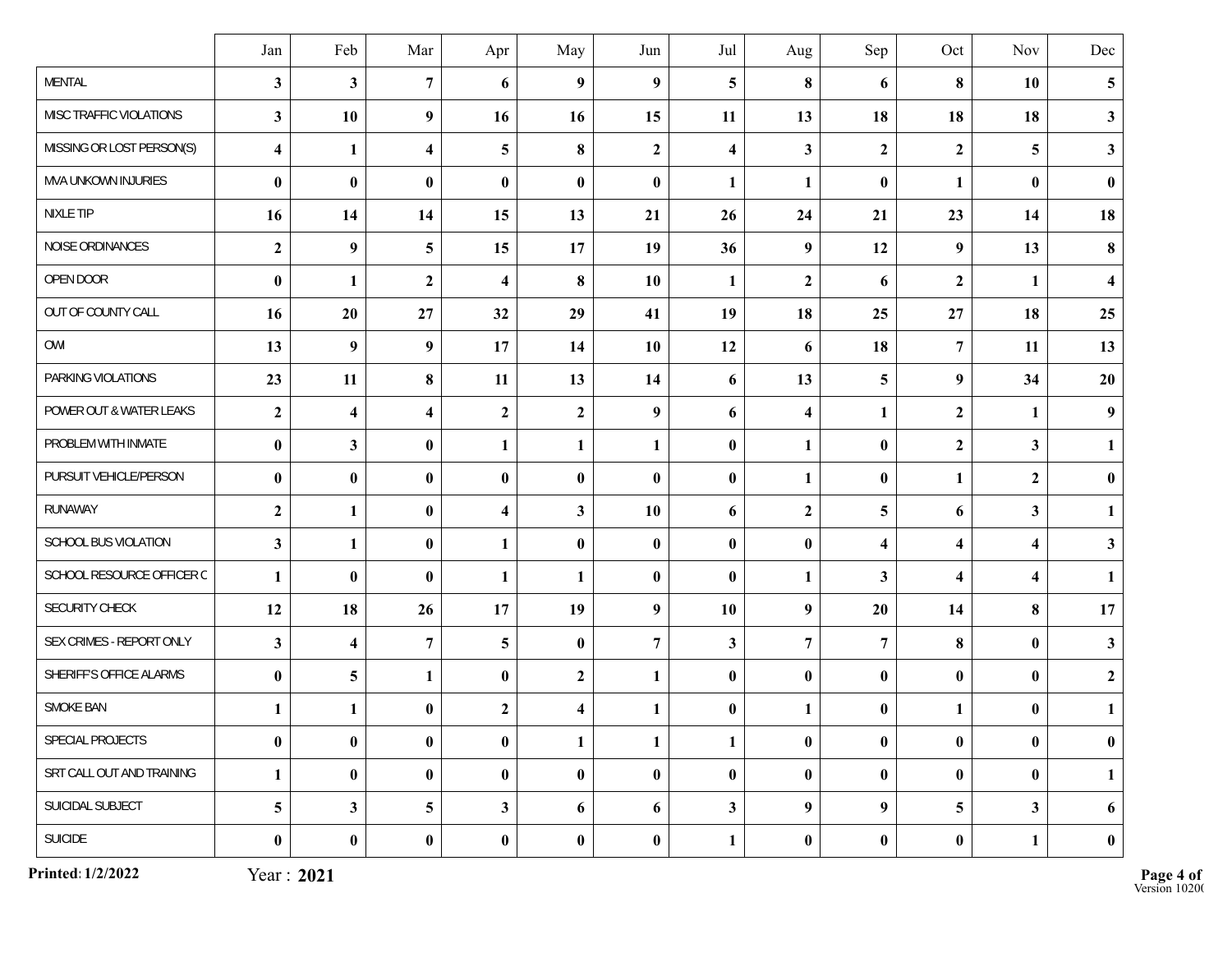| Total                   |
|-------------------------|
| 79                      |
| 150                     |
| 43                      |
| $\overline{\mathbf{3}}$ |
| 219                     |
| 154                     |
| 41                      |
| 297                     |
| 139                     |
| 167                     |
| 46                      |
| 13                      |
| 4                       |
| 43                      |
| $\overline{20}$         |
| 16                      |
| 179                     |
| 54                      |
| 11                      |
| 12                      |
|                         |
| 2                       |
| 63                      |
| 2                       |
|                         |

**5**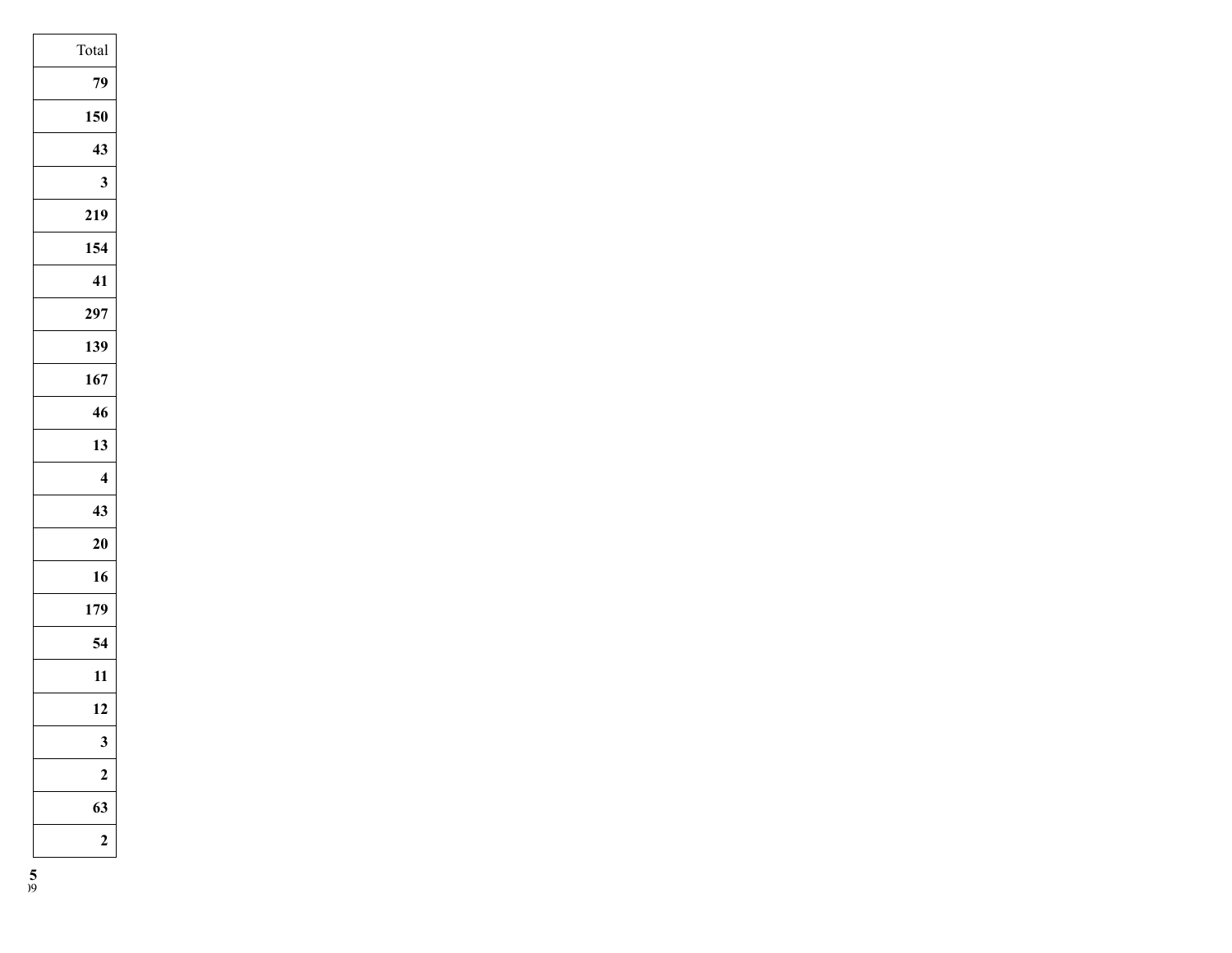|                            | Jan              | Feb                     | Mar                     | Apr                     | May              | Jun            | Jul                     | Aug                     | Sep              | Oct              | Nov          | Dec            |
|----------------------------|------------------|-------------------------|-------------------------|-------------------------|------------------|----------------|-------------------------|-------------------------|------------------|------------------|--------------|----------------|
| SUICIDE ATTEMPT            | $\bf{0}$         | $\bf{0}$                | $\mathbf{0}$            | $\bf{0}$                | $\bf{0}$         | $\bf{0}$       | $\mathbf{0}$            | $\mathbf{0}$            | $\bf{0}$         | $\boldsymbol{2}$ | $\bf{0}$     | $\bf{0}$       |
| SUSPICIOUS PERSON, VEHICLE | 43               | 28                      | 48                      | 42                      | 57               | 43             | 56                      | 46                      | 50               | 57               | 49           | 36             |
| TEXT-A-TIP                 | $\bf{0}$         | $\bf{0}$                | $\bf{0}$                | $\bf{0}$                | $\bf{0}$         | $\bf{0}$       | $\bf{0}$                | 1                       | $\bf{0}$         | $\bf{0}$         | $\bf{0}$     | $\bf{0}$       |
| <b>THEFT</b>               | 14               | $\boldsymbol{9}$        | 12                      | 9                       | 12               | 19             | 11                      | 20                      | 26               | 10               | 11           | 26             |
| TRAFFIC CONTROL            | $\mathbf{3}$     | $\mathbf{1}$            | 5                       | $\overline{7}$          | 9                | 5              | $\overline{\mathbf{4}}$ | $\overline{\mathbf{4}}$ | $\overline{7}$   | 5                | $\mathbf{3}$ | 1              |
| TRAFFIC HAZARD             | 13               | 10                      | 11                      | 22                      | 18               | 27             | 19                      | 21                      | 24               | 24               | 19           | 20             |
| <b>TRAFFIC STOP</b>        | 308              | 212                     | 418                     | 341                     | 411              | 411            | 435                     | 483                     | 420              | 370              | 336          | 277            |
| <b>TRAINING EXERCISE</b>   | $\boldsymbol{0}$ | 1                       | $\mathbf{1}$            | $\mathbf{3}$            | $\bf{0}$         | $\mathbf{1}$   | $\overline{\mathbf{4}}$ | $\overline{\mathbf{4}}$ | 11               | 10               | 5            | 1              |
| TRESPASSING                | $\mathbf{3}$     | $\overline{\mathbf{3}}$ | 5                       | $\overline{\mathbf{4}}$ | $\mathbf{2}$     | $\overline{7}$ | 5                       | $\overline{7}$          | 5                | 5                | 4            | $\mathbf{1}$   |
| VANDALISM IN PROGRESS      | $\bf{0}$         | $\bf{0}$                | $\bf{0}$                | $\mathbf{1}$            | $\bf{0}$         | $\bf{0}$       | $\mathbf{0}$            | $\bf{0}$                | $\bf{0}$         | $\bf{0}$         | $\mathbf{0}$ | $\bf{0}$       |
| VANDALISM - REPORT ONLY    | $\mathbf{3}$     | $\overline{\mathbf{3}}$ | 6                       | 9                       | 6                | 9              | 15                      | 5                       | 11               | $\overline{7}$   | 15           | 6              |
| WARRANT                    | 43               | 27                      | 27                      | 32                      | 38               | 20             | 34                      | 30                      | 23               | 30               | 16           | 23             |
| WEAPONS VIOLATIONS         | $\pmb{0}$        | $\overline{\mathbf{3}}$ | $\overline{\mathbf{4}}$ | $\mathbf{1}$            | $\mathbf{3}$     | $\mathbf{2}$   | $\boldsymbol{0}$        | $\mathbf{1}$            | $\mathbf{3}$     | $\mathbf{1}$     | $\bf{0}$     | $\mathbf{3}$   |
| WEATHER                    | 8                | 5                       | 5                       | $\boldsymbol{2}$        | $\boldsymbol{2}$ | $\mathbf{3}$   | $\overline{7}$          | $\overline{7}$          | $\boldsymbol{2}$ | 3                | 3            | $\overline{7}$ |
| WELFARE CHECK - PERSON/RES | 15               | 11                      | 11                      | 14                      | 16               | 27             | 14                      | 19                      | 16               | 18               | 19           | 26             |
| Total                      | 1,177            | 985                     | 1,344                   | 1,258                   | 1,375            | 1,376          | 1,342                   | 1,382                   | 1,398            | 1,421            | 1,253        | 1,157          |